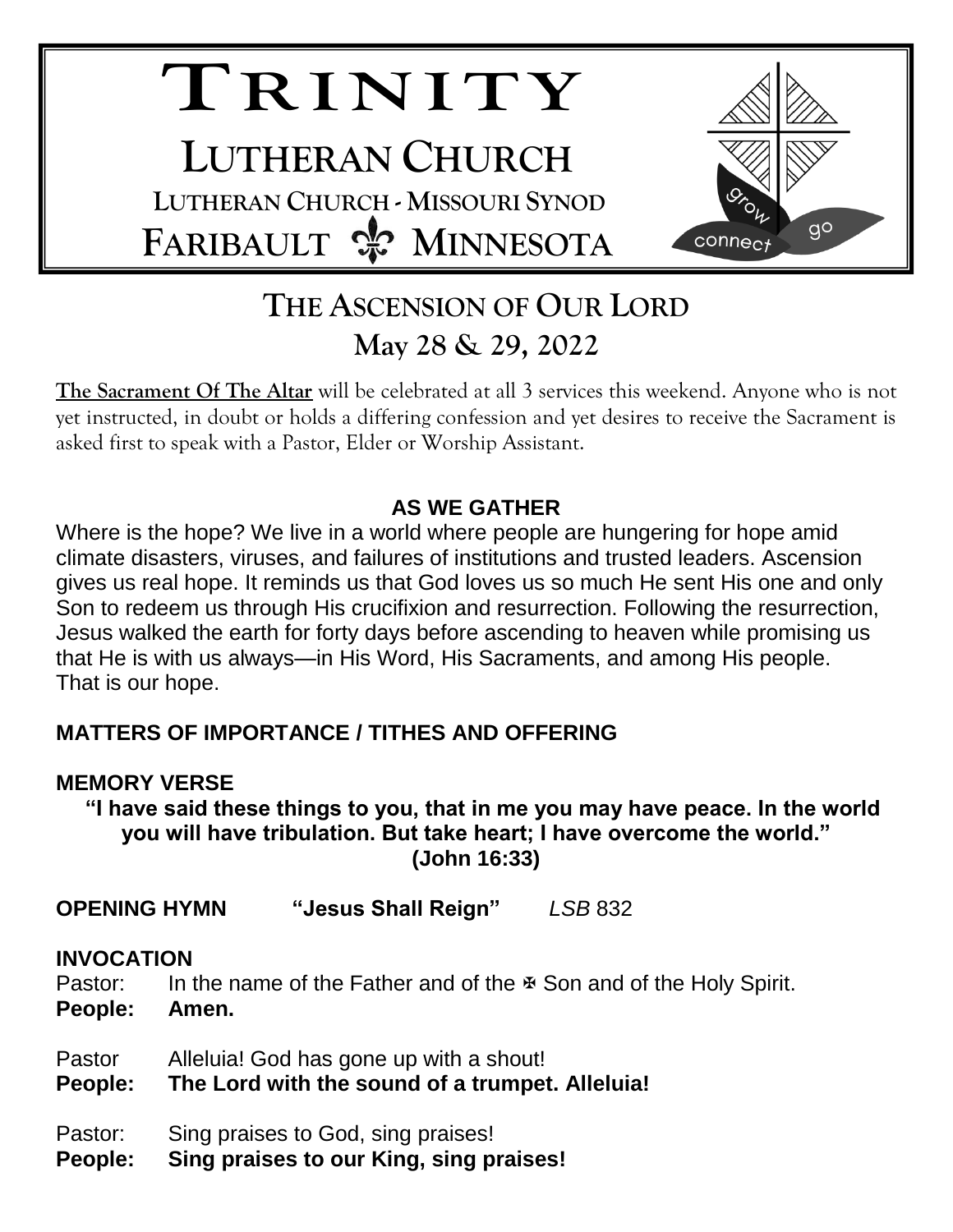- Pastor: The Lord said to my Lord, "Sit at my right hand."
- **People: The Lord is high above all nations; his glory above the heavens!**
- Pastor: He came forth from the Father, and has come into the world.
- **People: Again he leaves the world and goes to the Father.**
- Pastor: Alleluia! He ascends to the Father, to my God and your God.
- **People: He will come in the same way as you saw him go into heaven. Alleluia! Alleluia! Alleluia!**

# **CONFESSION AND ABSOLUTION**

- Pastor: Let us confess our sins before God and one another.
- **People: Most merciful God, we are by nature sinful and unclean. We are guilty of placing our hopes and dreams in the people, places, and things of this world, which are here today and tomorrow are thrown in the fire. Forgive us for the sake of Jesus, who lived, died, rose, and ascended to Your right hand, and lead us to bear witness to the real hope we have in You. In Jesus' name, we pray. Amen.**
- Pastor: Dear people of God, I have good news for you. As a called and ordained servant of our ascended Lord Jesus and by His power and authority, I forgive you all your sins in the name of the Father and of the  $\mathbb F$  Son and of the Holy Spirit.
- **People: Amen.**

Pastor: Go in peace and bear witness to the hope that is yours because of Jesus! **People: Thanks be to God!**

**HYMN OF PRAISE "A Hymn of Glory Let Us Sing"** *LSB* 493, vv. 1, 2, 5, 6

# **SALUTATION**

- Pastor: The Lord be with you.
- **People: And also with you.**

# **PRAYER OF THE DAY**

- Pastor: Let us pray together:
- **People: O ascended Lord Jesus, lift our hearts and minds to focus on Your continued presence among us. Empower us to be Your witnesses in our communities, state, nation, and throughout the world; for You live and reign with the Father and the Holy Spirit, one God, world without end. Amen**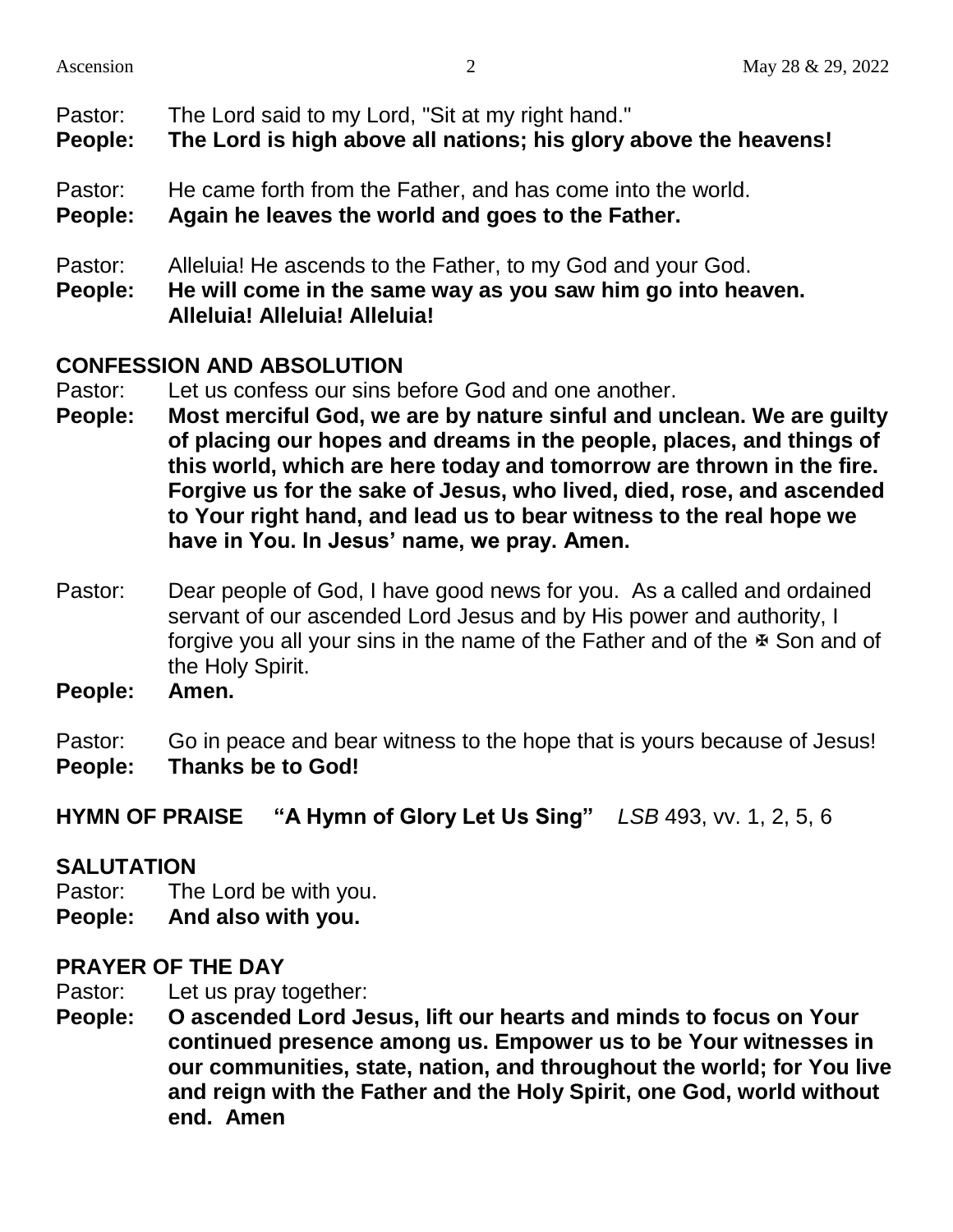<sup>1</sup>In the first book, O Theophilus, I have dealt with all that Jesus began to do and teach, <sup>2</sup>until the day when he was taken up, after he had given commands through the Holy Spirit to the apostles whom he had chosen. <sup>3</sup>To them he presented himself alive after his suffering by many proofs, appearing to them during forty days and speaking about the kingdom of God.

<sup>4</sup>And while staying with them he ordered them not to depart from Jerusalem, but to wait for the promise of the Father, which, he said, "you heard from me; <sup>5</sup>for John baptized with water, but you will be baptized with the Holy Spirit not many days from now."

 $6$ So when they had come together, they asked him, "Lord, will you at this time restore the kingdom to Israel?" <sup>7</sup>He said to them, "It is not for you to know

**FIRST READING** *Acts 1:1–11* (You will be my witnesses.)

times or seasons that the Father has fixed by his own authority.  ${}^{8}$ But you will receive power when the Holy Spirit has come upon you, and you will be my witnesses in Jerusalem and in all Judea and Samaria, and to the end of the earth." <sup>9</sup>And when he had said these things, as they were looking on, he was lifted up, and a cloud took him out of their sight.  $10A$ nd while they were gazing into heaven as he went, behold, two men stood by them in white robes,  $11$  and said, "Men of Galilee, why do you stand looking into heaven? This Jesus, who was taken up from you into heaven, will come in the same way as you saw him go into heaven."

Lector: This is the Word of the Lord. **People: Thanks be to God.**

**VERSE** *Romans 6:9; Matthew 28:20b*

Pastor: Alleluia.

**People: We know that Christ being raised from the dead will never die again; death no longer has dominion over Him.**

Pastor: Alleluia.

**People: Behold, I am with you always, to the end of the age.**

Pastor: Alleluia.

**EPISTLE** *Ephesians 1:15–23* (Our hope is tied to the ascension.)

<sup>15</sup>For this reason, because I have heard of your faith in the Lord Jesus and your love toward all the saints, <sup>16</sup>I do not cease to give thanks for you, remembering you in my prayers,  $17$ that the God of our Lord Jesus Christ, the Father of glory, may give you a spirit of wisdom and of revelation in the knowledge of him,  $18$ having the eyes of

your hearts enlightened, that you may know what is the hope to which he has called you, what are the riches of his glorious inheritance in the saints, <sup>19</sup>and what is the immeasurable greatness of his power toward us who believe, according to the working of his great might <sup>20</sup>that he worked in Christ when he raised him from the dead and seated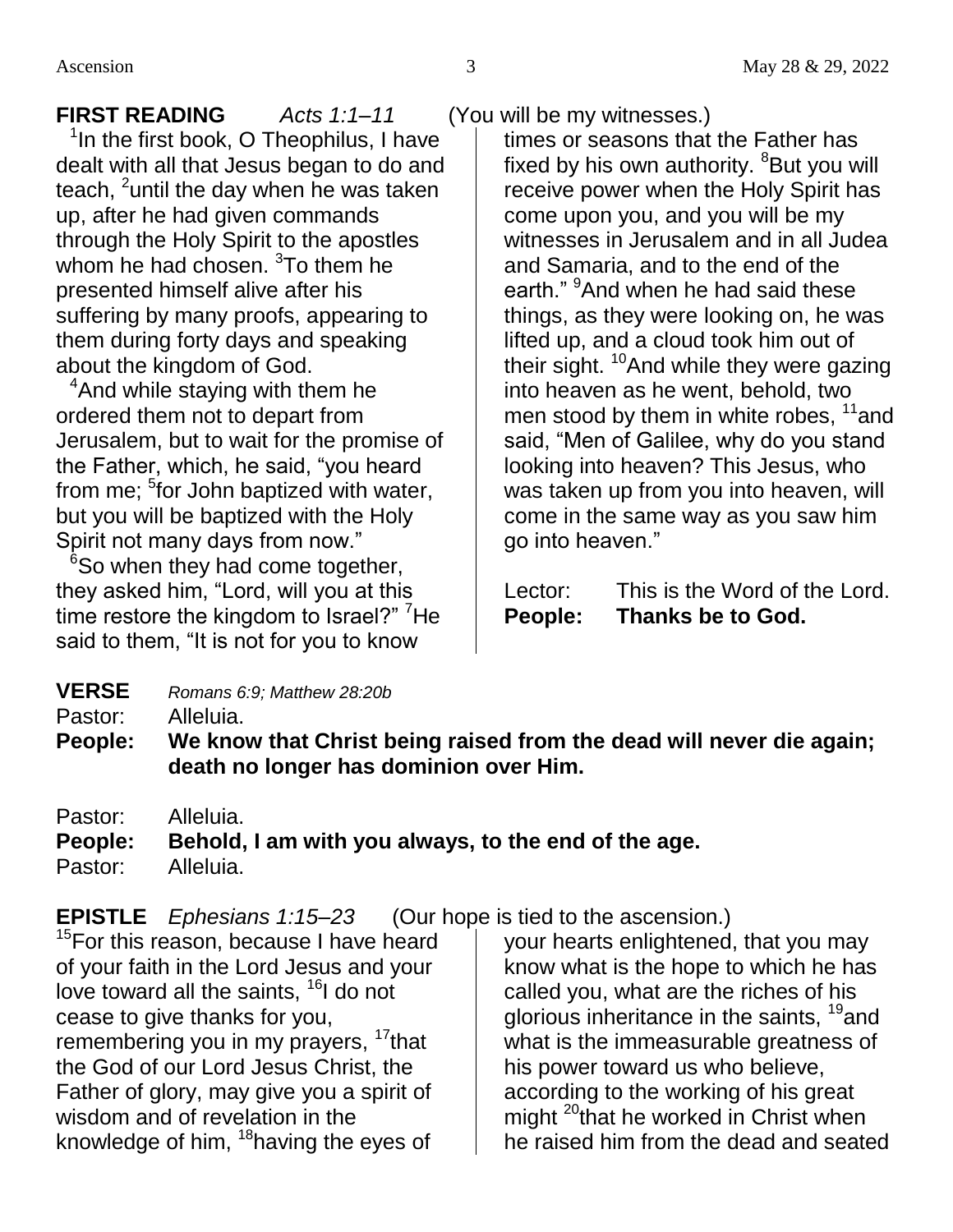him at his right hand in the heavenly places,  $^{21}$ far above all rule and authority and power and dominion, and above every name that is named, not only in this age but also in the one to come.  $22$ And he put all things under his feet

### *(Please stand)*

**HOLY GOSPEL** *Luke 24:44–53* (You are witnesses.) Pastor: The Holy Gospel according to St. Luke, the twenty-fourth chapter. **People: Glory to You, O Lord.**

<sup>44</sup>Then he said to them, "These are my words that I spoke to you while I was still with you, that everything written about me in the Law of Moses and the Prophets and the Psalms must be fulfilled." <sup>45</sup>Then he opened their minds to understand the Scriptures, <sup>46</sup>and said to them, "Thus it is written, that the Christ should suffer and on the third day rise from the dead,  $47$  and that repentance and forgiveness of sins should be proclaimed in his name to all nations, beginning from Jerusalem. 48You are witnesses of these things.  $49$ And behold, I am sending the promise

of my Father upon you. But stay in the city until you are clothed with power from on high."

<sup>50</sup>Then he led them out as far as Bethany, and lifting up his hands he blessed them. <sup>51</sup>While he blessed them, he parted from them and was carried up into heaven. <sup>52</sup>And they worshiped him and returned to Jerusalem with great joy, <sup>53</sup> and were continually in the temple blessing God.

Pastor: This is the Gospel of the Lord. **People: Praise to You, O Christ.**

# **CHILDREN'S MESSAGE** (8:00 and 10:30 services)

### **HYMN OF THE DAY "He's Got the Whole World in His Hands"**

1. He's got the whole world in His hands, He's got the whole wide world in His hands, He's got the whole world in His hands, He's got the whole world in His hands.

2. He's got the wind and the rain in His hands, He's got the sun and the moon in His hands. He's got the wind and the rain in His hands, He's got the whole world in His hands. *(continued…)*

and gave him as head over all things to the church,  $23$  which is his body, the fullness of him who fills all in all.

Lector: This is the Word of the Lord. **People: Thanks be to God.**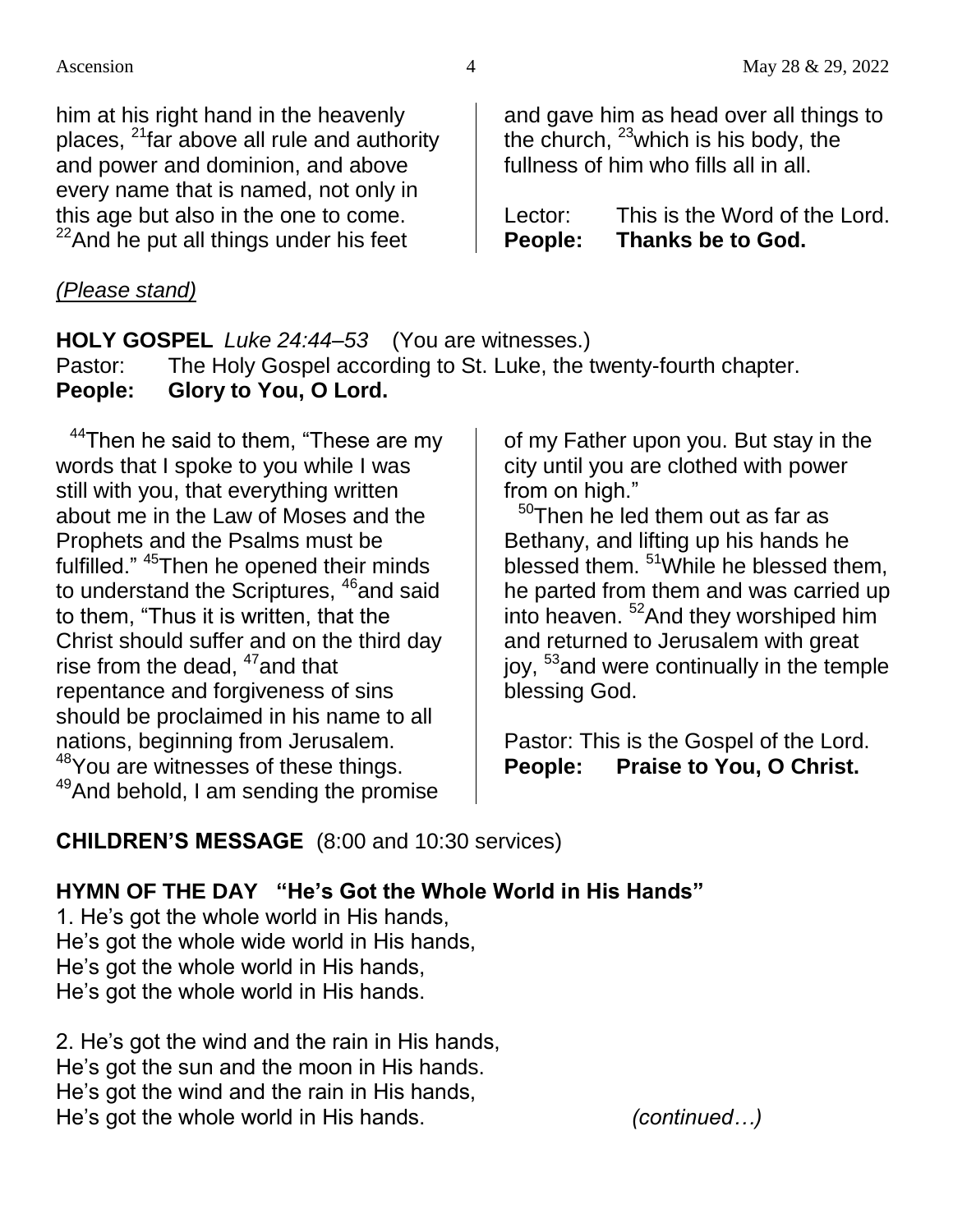3. He's got the tiny little baby in His hands, He's got the tiny little baby in His hands, He's got the tiny little baby in His hands, He's got the whole world in His hands.

4. He's got you and me, brother, in His hands, He's got you and me, sister, in His hands, He's got you and me, brother, in His hands, He's got the whole world in His hands.

*American spiritual, Public domain*

**SERMON "IN HIS HANDS"** *(Text: Revelation 5:1-14*) *The Rev. Dr. James Lamb*

**CREED** *Apostles' Creed*

**I believe in God, the Father Almighty, maker of heaven and earth. And in Jesus Christ, His only Son, our Lord, who was conceived by the Holy Spirit, born of the virgin Mary, suffered under Pontius Pilate, was crucified, died and was buried. He descended into hell. The third day He rose again from the dead. He ascended into heaven and sits at the right hand of God the Father Almighty. From thence He will come to judge the living and the dead. I believe in the Holy Spirit, the holy Christian Church, the communion of saints, the forgiveness of sins, the resurrection of the body, and the life everlasting. Amen**

### **PRAYER OF THE CHURCH**

Pastor: Let us pray for the whole people of God in Christ Jesus and for all people according to their needs.

> Petitions will be offered by the Pastor. He will say "Lord in Your mercy" and the Congregation will respond **"Hear our prayer."**

Pastor: Lord Jesus, into Your hands we commend all for whom we pray, trusting in Your grace and mercy. In Your holy name, we pray together as You have taught us: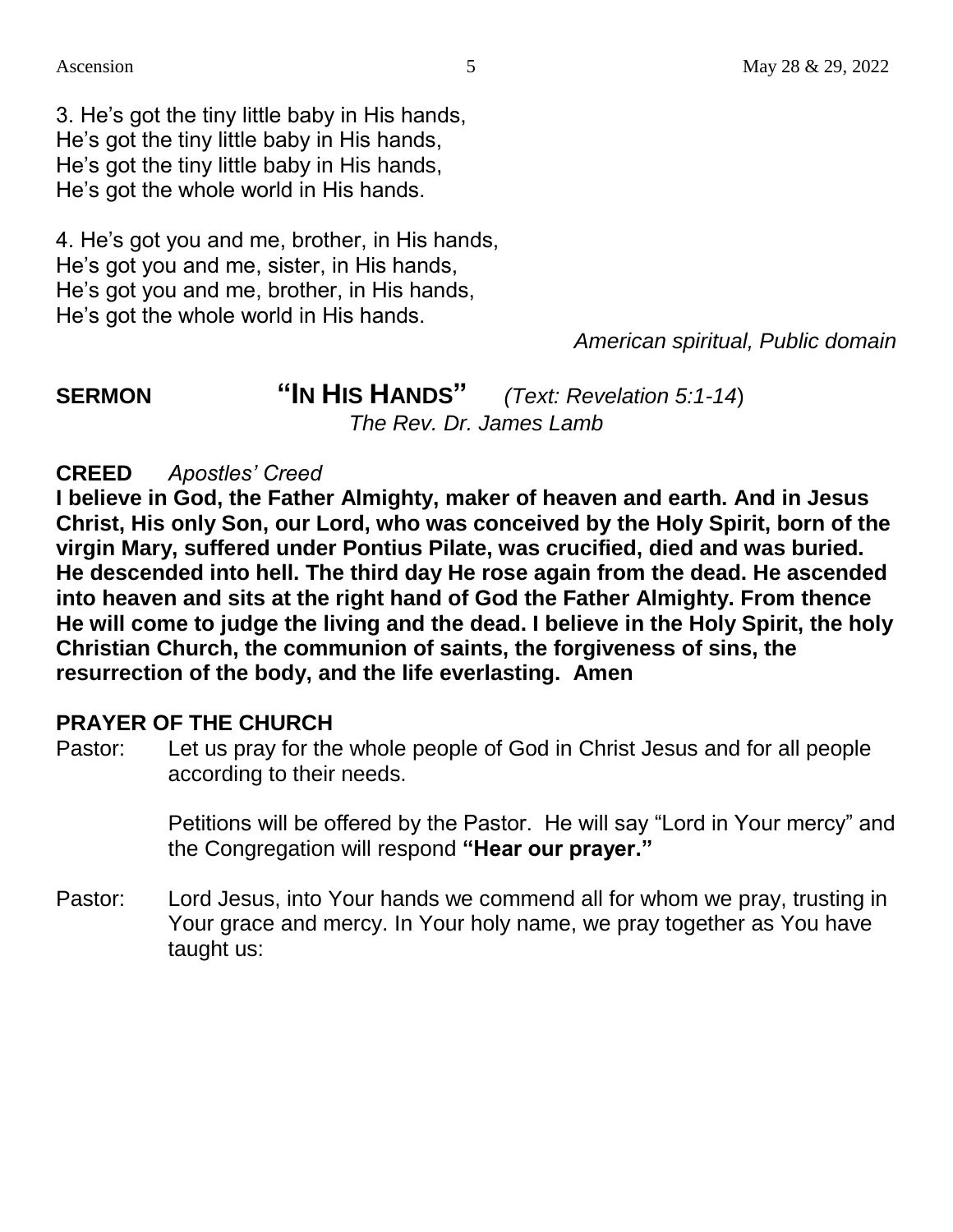# **LORD'S PRAYER** *Matthew 6:9–13*

**People: Our Father who art in heaven, hallowed be Thy name, Thy kingdom come, Thy will be done on earth as it is in heaven; give us this day our daily bread; and forgive us our trespasses as we forgive those who trespass against us; and lead us not into temptation, but deliver us from evil. For Thine is the kingdom and the power and the glory forever and ever. Amen.**

*(The 5:30 and 8:00 services will continue with the celebration of Holy Communion. The 10:30 service will conclude on p. 7 of the service bulletin with the Prayer for Memorial Day.)*

### **PREFACE** *2 Timothy 4:22*

- Pastor: The Lord be with you.
- **People: And also with you.**
- Pastor: Lift up your hearts.
- **People: We lift them to the Lord.**

### Pastor: Let us give thanks to the Lord our God.

### **People: It is right to give Him thanks and praise.**

- Pastor: Together, we celebrate the Lord's Supper, confident that we receive Jesus' body and blood in, with, and under the bread and the wine. With it, we also receive the forgiveness of sins and a stronger bond to God and to each other. Through this supper, we confess and share in our faith with one another, trusting in Jesus' words for the forgiveness of our sins. As Holy Communion is a confession of our faith, we require that those who receive the Lord's Supper share in the beliefs that we hold. So, hear now the words of our Lord Jesus, spoken at the time of the Last Supper: *(Words of our Lord spoken here.)*
- Pastor: Do you believe that with the bread and the wine you are receiving the very body and blood of our Lord Jesus Christ?
- **People: Yes, I believe.**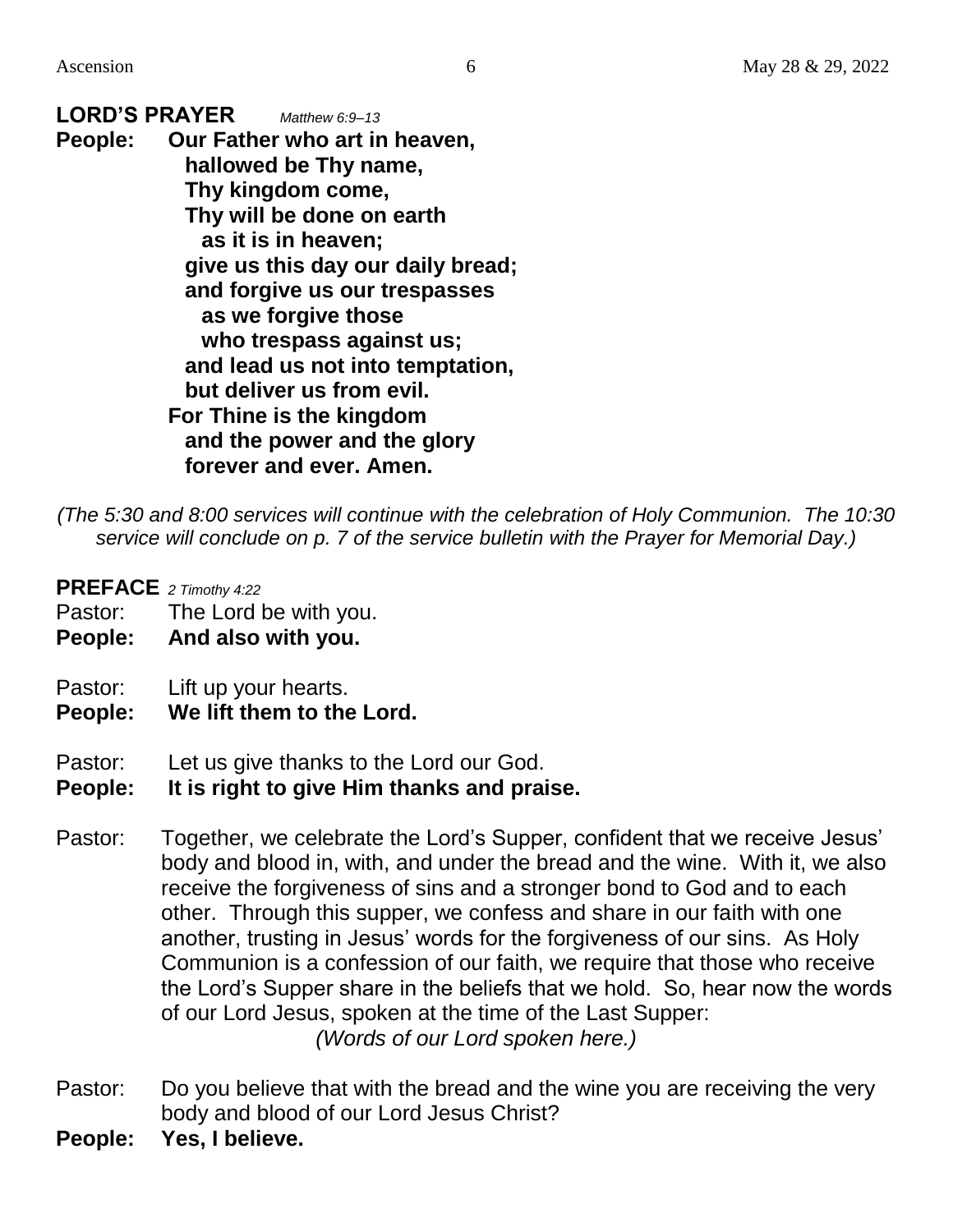- Pastor: Do you believe that in this Supper you are receiving the very gifts and blessings that God freely gives, which are the forgiveness of sins through Christ's death and resurrection; communion with Christ and each other; and the promise of eternal life?
- **People: Yes, I believe.**
- Pastor: As often as we eat this bread and drink this cup, we proclaim the Lord's death until He comes.
- **People: Amen. Come, Lord Jesus.**
- Pastor: Then, welcome to the Table of the Lord. The peace of the Lord be with you always.
- **People: Amen**

### **DISTRIBUTION HYMNS**

**"Draw Us to Thee"** *LSB* 701 **"Beautiful Savior"** *LSB* 537

### **COMMUNION DISMISSAL**

- Pastor: The body and blood of our Lord Jesus Christ strengthen and preserve you in body and soul to life everlasting. Depart in peace.
- **People: Amen**

*(The 10:30 Service continues…)*

### **PRAYER FOR MEMORIAL DAY**

- Pastor: Before we close our service, we pray, on this Memorial Day weekend, for our country and for the men and women who gave their lives to protect the freedoms we enjoy.
- Pastor: Gracious, Sovereign God, Lord of all nations, we pause to reflect on our blessings as a nation, and we remember the high cost of those blessings. Thank You for the freedom we enjoy in this country. Thank You for opportunities to flourish, and for the security of our land. Thank You for those who have served in the armed services of our country, risking their lives for our liberty. We pray that You will protect those whose lives are on the line today. Protect them, encourage them, bring them home safely. Oh Lord, grant peace in our land and peace in the world. We give You all praise, oh God of grace, of mercy, of justice, and of peace. You, oh Lord, are King of kings and Lord of lords!
- **People Amen**